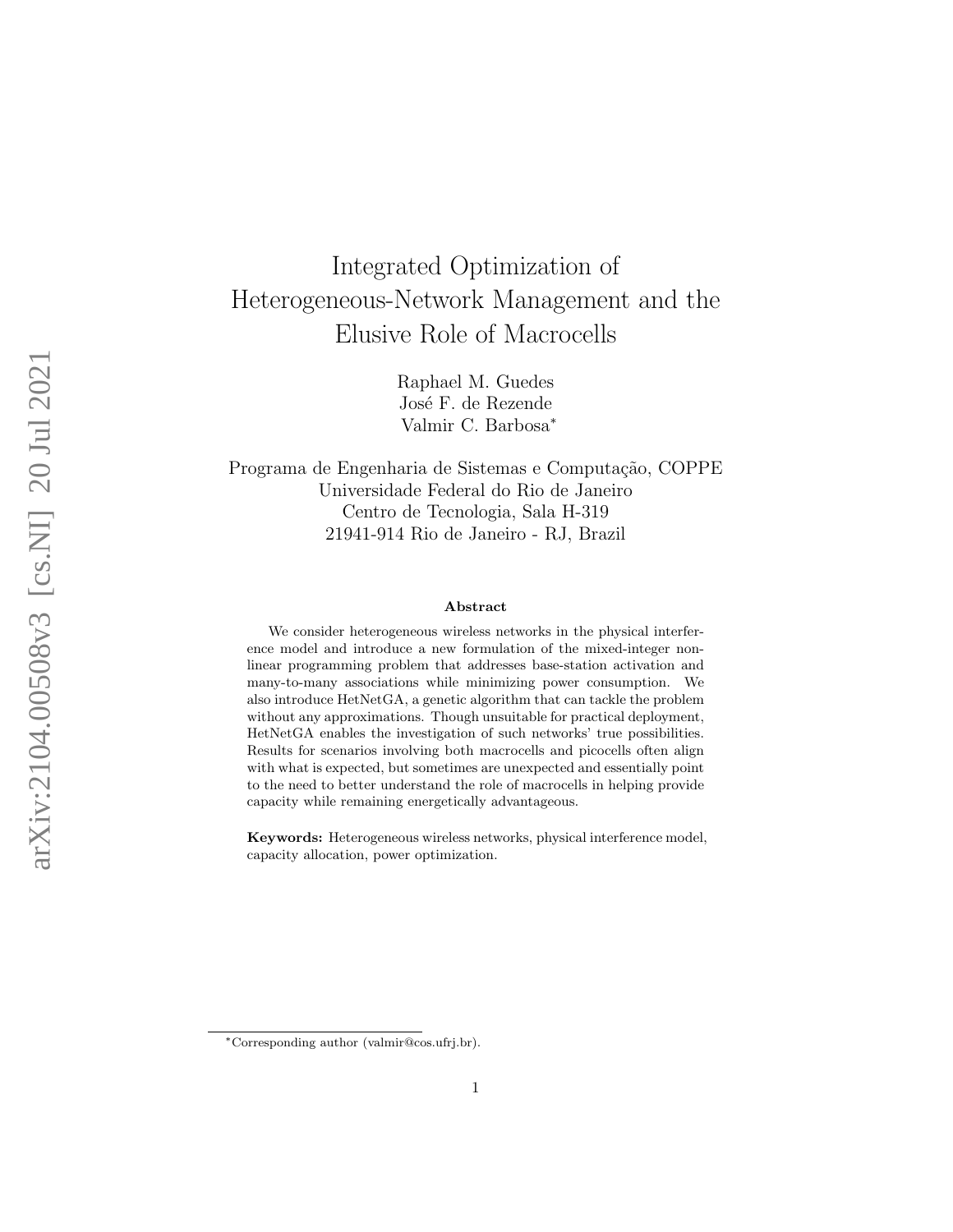#### <span id="page-1-0"></span>1 Introduction

In order to meet the rapidly increasing demand for wireless capacity, a current tenet is that future-generation networks will have to rely on heterogeneity to grow. That is, every large base station (macrocell) deployed will have to be accompanied by a number of small base stations (picocells) spread amid users to improve capacity. The resulting network density will make the problems of managing interference, meeting capacity demands, and saving power not only more pressing but also more tightly coupled with one another and consequently harder to solve. Because of the many trade-offs involved in all decisions related to tackling these problems, at least some of their key aspects will likely be handled as a single entity. These include deciding which base stations to be turned on and which associations to establish between base stations and users. Of course, such decisions will always have to take into account the way the available spectrum is handled so that, in the end, the resulting contributions to network capacity are as strong as possible.

In the last few years, a number of works have addressed, with varying degrees of detail and success, the formulation and solution of optimization problems targeting more than one of those aspects concomitantly (cf. [\[1–](#page-11-0)[6\]](#page-12-0) as representative examples). While most of them differ significantly from one another, they all share some important features, including optimization problems of a mixed nature (integer and continuous) that are handled only after undergoing approximations or having their feasible sets substantially reduced through the adoption of a limited set of so-called "patterns." Moreover, it is generally unclear how the signal-to-interference-plus-noise ratio (SINR) threshold that is typical of the physical interference model is handled. In some cases, results are downright irreproducible.

Here we address the problem of minimizing a network's power consumption while handling the SINR threshold appropriately, determining which base stations to be turned on as well as associations between base stations and users, and meeting user demands for capacity. Each base station can be associated with multiple users, and conversely each user with multiple base stations. To the best of our knowledge, ours is a complete formulation that stands apart from previous ones in at least one feature. In particular, our approach is unique in that we handle the resulting optimization problem, with all its integralities and resulting nonlinearities, as it comes. Instead of bending its intrinsic combinatorial nature to fit some optimization method of choice, we leverage the inherently stochastic, parallel nature of evolutionary methods and use a genetic algorithm within a simple exploratory methodology. We present results, all reproducible, in some scenarios.

Some of these results fall smoothly in line with what has become expected of heterogeneous wireless networks. This includes the effect of increased bitrate demands on power consumption as well as on feasibility. Others have been unexpected, suggesting that the role of macrocells in such networks may be less clear than generally assumed thus far. In particular, for the network model and parameters used, we have been unable to unambiguously pinpoint a situation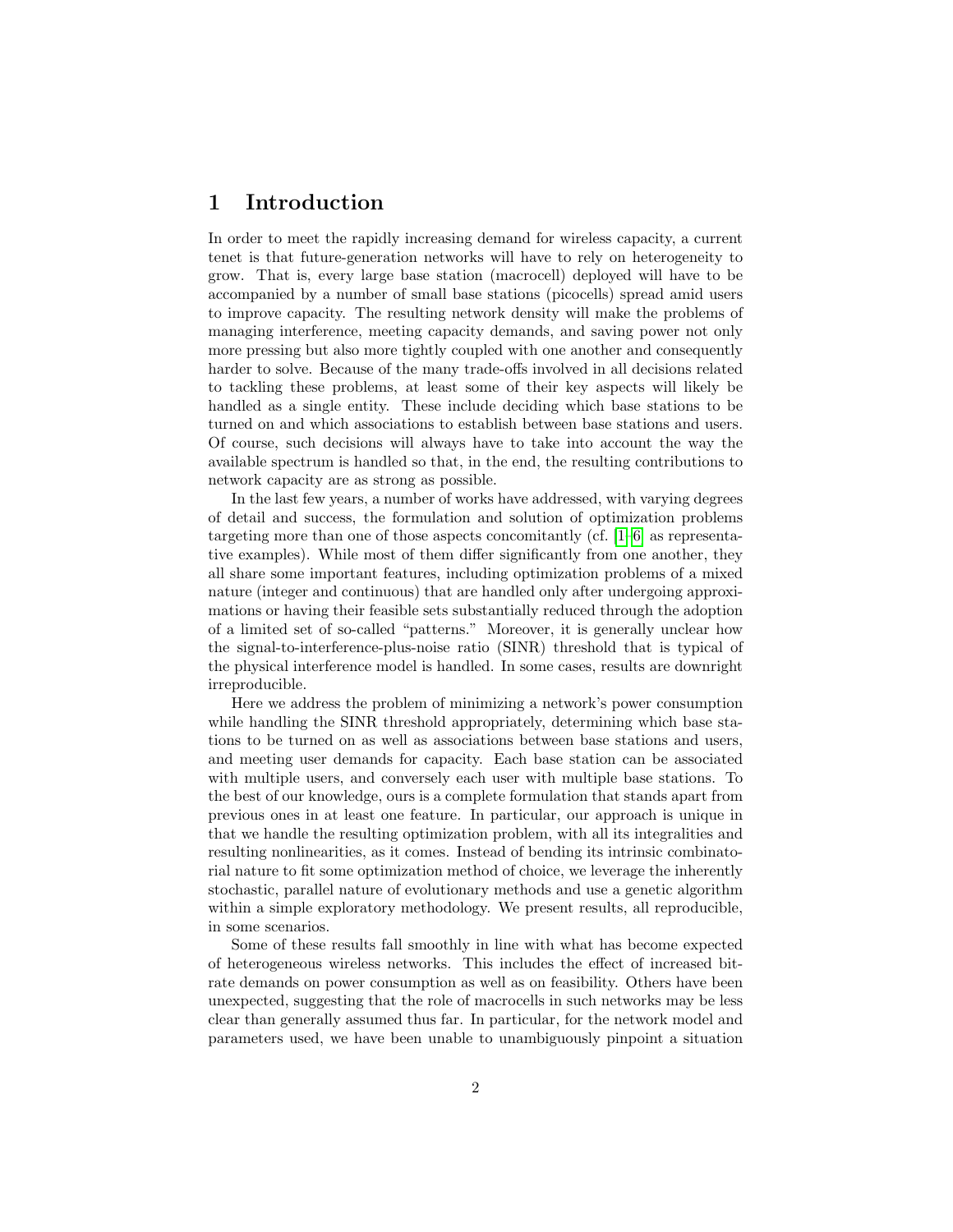in which the combined use of macrocells and picocells would achieve feasibility while using picocells alone would not. That is, we have found no situation in which the use of macrocells would be energetically advantageous.

## 2 Contributions

Minimizing power consumption while at the same time deciding which base stations to be turned on, deciding which associations between base stations and users to establish, and ensuring that user demands for capacity are all met usually amounts to a daunting problem, full of nonlinearities and often nondifferentiabilities as well. Solving this problem lies at the heart of heterogeneousnetwork management, so for practical deployment both network models and the algorithms to be used must be simplified in order for efficiency and scalability to be achieved. The downside of such simplifications is that the operational decisions they lead to may fail to save as much power as possible or to meet user demands when they could be met. Thus, while reconciling efficiency and scalability with solution quality is unavoidably fraught with difficult trade-offs, the need remains for approaches that do not target practical deployment but rather the detailed study of a network's true properties. In this letter we contribute one such approach by introducing a complete model (in Section [3\)](#page-3-0) and a formulation of the associated optimization problem that makes no simplifications (in Section [4,](#page-4-0) with the appropriate solution methodology given in Section [5\)](#page-6-0).

Our model is complete in the sense that it incorporates crucial elements omitted from previous models. Most notable of all is a clear treatment of how SINR thresholds are handled for proper decoding. This is lacking in previous models [\[1–](#page-11-0)[6\]](#page-12-0), which may result in poor interference coordination. Our model also provides for the determination of base-station activation (unlike [\[4\]](#page-11-1)) and which users to associate with which base stations in a many-to-many fashion (unlike [\[4\]](#page-11-1), where associations are not considered at all, and unlike [\[3,](#page-11-2)[5,](#page-11-3)[6\]](#page-12-0), where associations are not many-to-many). As for simplifications to the optimization problem, our approach improves on previous ones by considering the model's complete domain (unlike  $[1, 2, 5]$  $[1, 2, 5]$  $[1, 2, 5]$ , where restrictions specified by the "patterns" mentioned in Section [1](#page-1-0) or similar combinatorial structures are imposed), and by completely shunning any form of smoothing (unlike  $[1, 6]$  $[1, 6]$ , where integralities are relaxed, and unlike [\[4\]](#page-11-1), where the functions involved are approximated) and any form of problem breakup (unlike [\[3\]](#page-11-2)). Importantly, we have taken every possible precaution to make sure the experimental setup laid down in Section [5](#page-6-0) is fully reproducible. This, too, is pointedly unlike some of the previous works (most notably the one in [\[1\]](#page-11-0), whose results are hardly reproducible even at the level of how base stations and users are deployed).

These contributions have led to the one we consider to be most important, viz., a clear demonstration that by looking into the model's unaltered characteristics it is possible to glean some properties that thus far have remained unobserved (or at least unreported). Specifically, for a reasonable set of param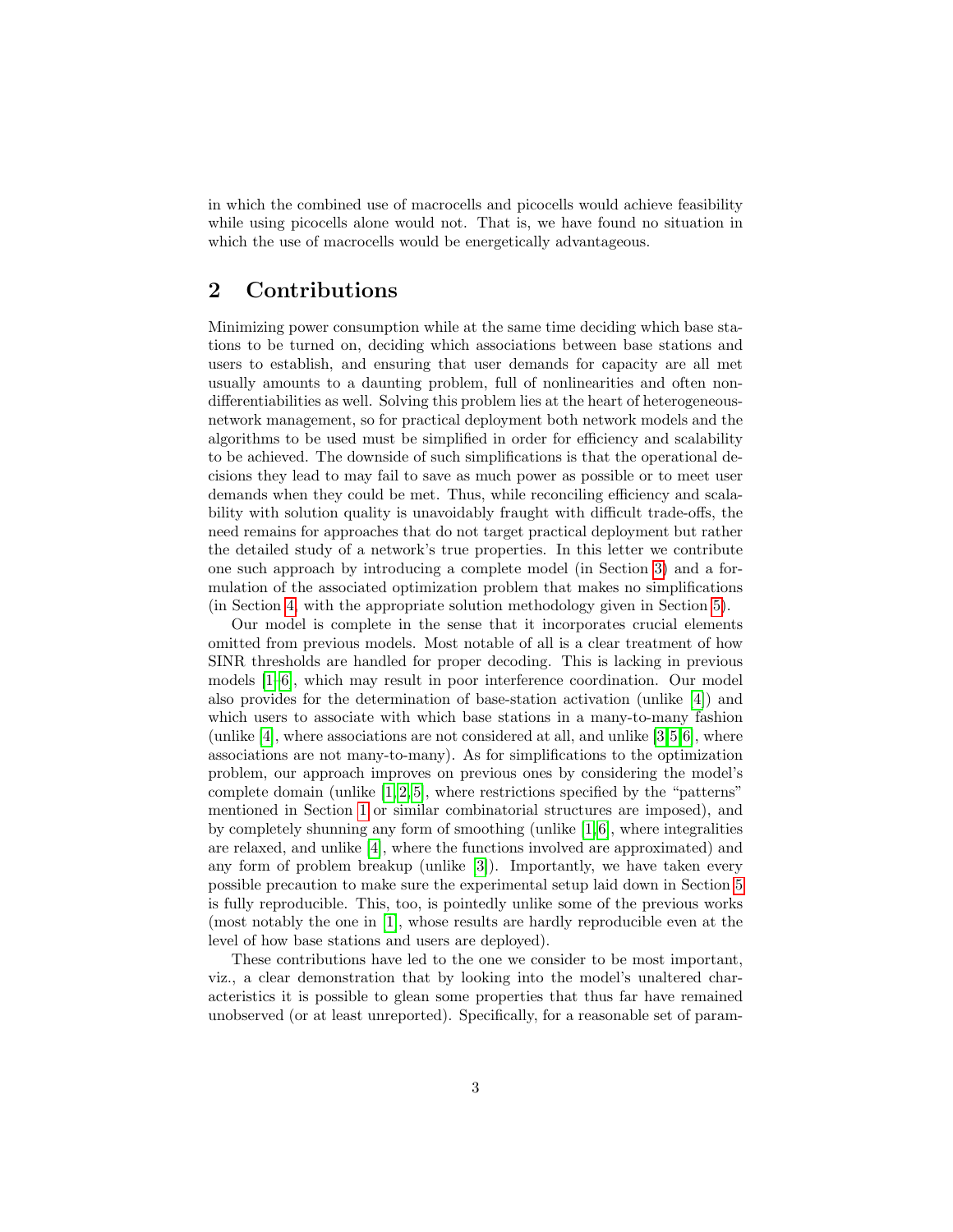eter choices the results we give in Section [6](#page-8-0) call for a better look into the role of macrocells in heterogeneous wireless networks.

#### <span id="page-3-0"></span>3 Network model

We consider a set B of base stations and a set K of receivers. For  $P_b$  the power with which base station  $b \in B$  transmits, and assuming that all transmissions take place outdoors, the power  $R_{bk}$  that reaches receiver  $k \in K$  is

<span id="page-3-6"></span>
$$
R_{bk} = P_b L_b^{-1} d_{bk}^{-\tau_b},\tag{1}
$$

where  $L_b$  accounts for antenna- and frequency-related losses (as well as for frequency- or distance-unit conversion),  $d_{bk}$  is the Euclidean distance between b and k, and  $\tau_b > 2$  determines how power decays with distance. We consider downlink communication exclusively and assume that receivers are capable of multi-packet reception, i.e., of handling transmissions from multiple base stations concomitantly. We model this in the manner of (uplink) CDMA over a narrowband N and a wideband W, therefore with processing gain  $G = W/N$  [\[7\]](#page-12-1).

For  $B_{\text{on}} \subseteq B$  the set of base stations currently turned on and  $b \in B_{\text{on}}$ , the SINR at receiver  $k$  is

<span id="page-3-5"></span>
$$
\text{SINR}_{bk} = \frac{GR_{bk}}{\gamma_0 W + \sum_{b' \in B_{\text{on}} \setminus \{b\}} R_{b'k}},\tag{2}
$$

where  $\gamma_0$  is the noise-floor spectral density. Decoding becomes possible whenever

<span id="page-3-4"></span>
$$
\text{SINR}_{bk} \ge \beta,\tag{3}
$$

where  $\beta > 1$  is a parameter related to a receiver's decoding capabilities, assumed the same for all receivers.

If decoding is possible, we say that base station  $b$  and receiver  $k$  can become *associated* with each other. In this case, the maximum capacity  $C_{bk}$  for transmissions from  $b$  to  $k$  is given by

<span id="page-3-3"></span>
$$
C_{bk} = N \log_2(1 + \text{SINR}_{bk}).\tag{4}
$$

Moreover, the maximum number  $n_{\text{max}}$  of concomitant associations for a given receiver is related to G and  $\beta$  as in

<span id="page-3-2"></span>
$$
n_{\max} < 1 + \frac{G}{\beta},\tag{5}
$$

so  $n_{\text{max}} > 1$  $n_{\text{max}} > 1$  requires  $\beta < G$ .<sup>1</sup>

At any given time, the total capacity provided by the network depends on how much each of the base stations in  $B_{\text{on}}$  can provide individually. It also depends on the current associations in the network. Clearly, any base station

<span id="page-3-1"></span><sup>&</sup>lt;sup>1</sup>See [\[7\]](#page-12-1), page 142, for a derivation of Eq.  $(5)$ .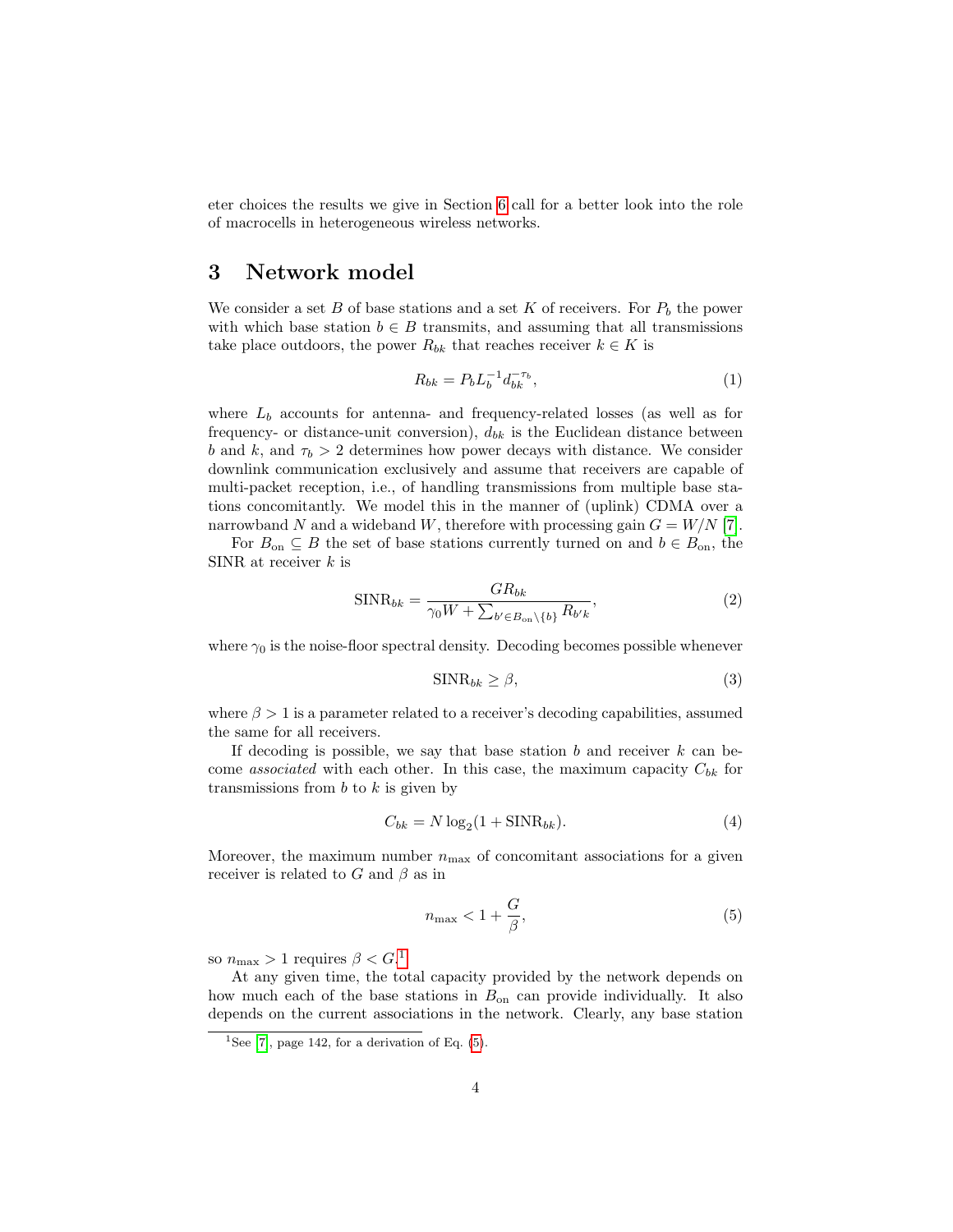$b \in B$  can always transmit as many bits per second as given by the greatest  $C_{bk}$ over any subset of  $K$  (since the expression in Eq. [\(4\)](#page-3-3) comes from  $b$  and  $k$  being associated with each other). That is, letting  $K_b \subseteq K$  be the set of receivers currently associated with base station  $b \in B_{\text{on}}$ , the transmission capacity of base station b is always at least  $\max_{k \in K_b} \alpha_{bk} C_{bk}$ , where  $\alpha_{bk}$  is the fraction of time base station b spends transmitting to receiver  $k \in K_b$ . On the receivers' side, the total capacity available to receiver k is  $\sum_{b \in B_k} \alpha_{bk} C_{bk}$ , where  $B_k \subseteq B_{\text{on}}$ is the set of base stations currently associated with  $k$ . Naturally,

<span id="page-4-2"></span>
$$
\sum_{k \in K_b} \alpha_{bk} \le 1 \tag{6}
$$

and  $|B_k| \leq n_{\text{max}}$  hold at all times, respectively for every  $b \in B_{\text{on}}$  and every  $k \in K$ . Additionally, meeting some demand  $d_k$  at receiver k requires

<span id="page-4-1"></span>
$$
\sum_{b \in B_k} \alpha_{bk} C_{bk} \ge d_k. \tag{7}
$$

#### <span id="page-4-0"></span>4 Mathematical formulation

The problem we address is the determination of set  $B_{\text{on}}$  and of the fractions  $\alpha_{bk}$  for every  $b \in B_{\text{on}}$  and every  $k \in K$ . This is to be achieved with as little total power consumption by the base stations as possible while satisfying the constraints given by Eqs.  $(3)$  and  $(5)-(7)$  $(5)-(7)$  $(5)-(7)$ . For consistency with the goal of minimizing power consumption, we henceforth assume that a base station is in  $B_{\text{on}}$  if and only if at least one receiver is associated with it.

Our formulation uses two sets of variables. One of them comprises the already seen  $\alpha_{bk}$  for each  $b \in B$  and  $k \in K$ . The other set serves to facilitate referring to set  $B_{\text{on}}$  and to a receiver's number of associated base stations (no greater than  $n_{\text{max}}$ , as well as to the sets  $K_b$  and  $B_k$  appearing respectively in Eqs. [\(6\)](#page-4-2) and [\(7\)](#page-4-1). This second set comprises a variable  $a_{bk}$  for each  $b \in B$ and  $k \in K$ . This variable takes its value from  $\{0,1\}$ , indicating either that an association exists between base station b and receiver k (if  $a_{bk} = 1$ ) or otherwise  $(i$ f  $a_{bk} = 0$ ).

The  $a_{bk}$ 's can be combined into two useful shorthands. The first is

$$
a_b = \max_{k \in K} a_{bk},\tag{8}
$$

allowing  $b \in B_{\text{on}}$  to be equated with  $a_b = 1$  and therefore Eq. [\(2\)](#page-3-5) to be rewritten as

$$
\text{SINR}_{bk} = \frac{G a_b R_{bk}}{\gamma_0 W + \sum_{b' \in B \setminus \{b\}} a_{b'} R_{b'k}}.
$$
\n(9)

The other shorthand is

<span id="page-4-3"></span>
$$
\rho_b = \sum_{k \in K} a_{bk} \alpha_{bk}.\tag{10}
$$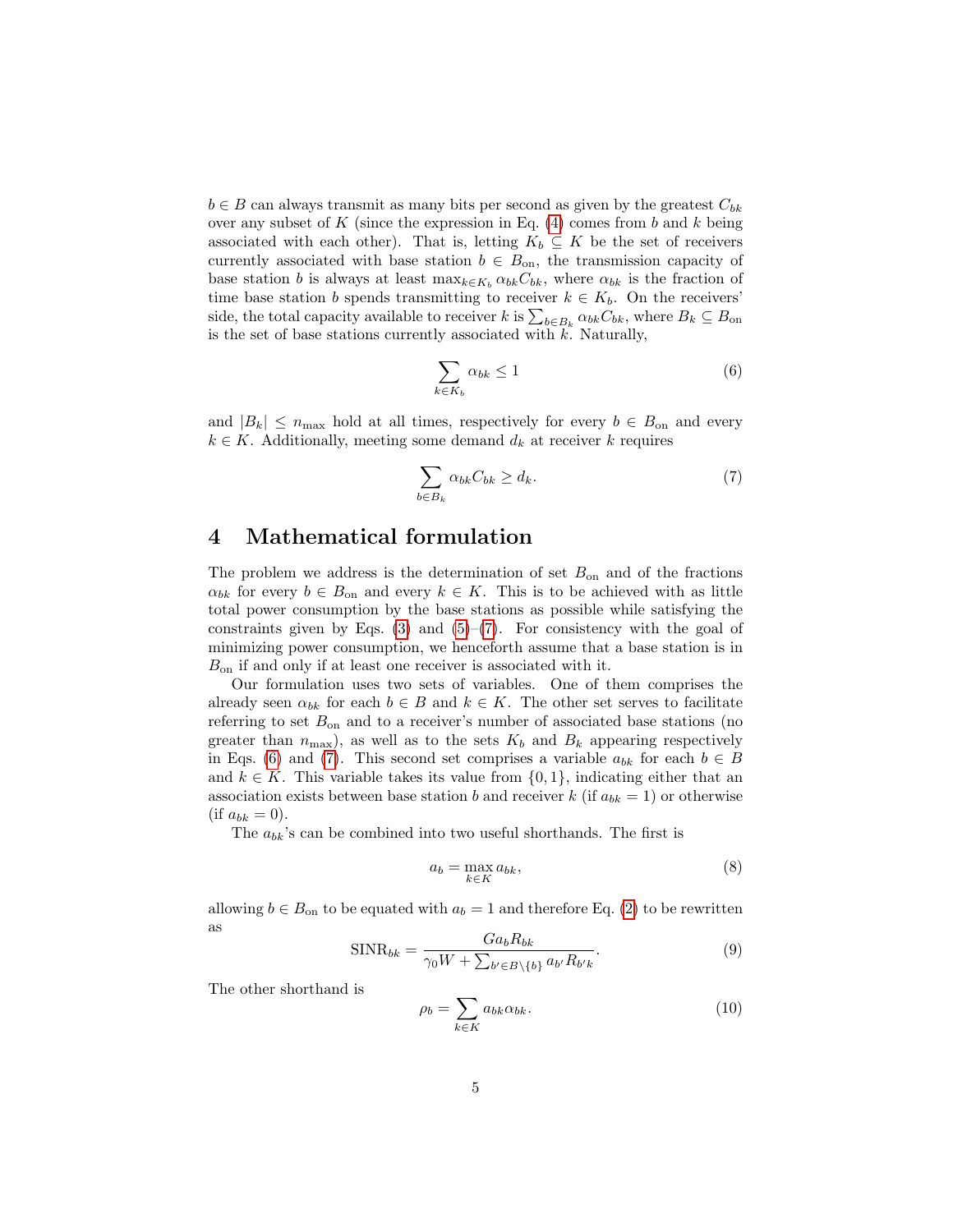Note that, while clearly  $a_b = 0$  implies  $\rho_b = 0$ , the converse implication (i.e.,  $a_b = 1$  implies  $\rho_b > 0$ ) depends on whether  $\alpha_{bk} > 0$  for at least one of the k's for which  $a_{bk} = 1$ .

The total power consumed by all base stations is given by  $P^{\text{sf}} + P^{\text{tx}}$ , where  $P<sup>sf</sup>$  refers to powering support functions (such as cooling, signal processing, etc.) and  $P<sup>tx</sup>$  refers to powering transmission. Each base station b contributes to each of these with an amount no greater than  $P_b^{\text{sf}}$  and  $P_b^{\text{tx}}$ , respectively. Following [\[8\]](#page-12-2), a fraction  $\phi_b^{\text{sf}}$  of  $P_b^{\text{sf}}$  is spent whenever b is on  $(a_b = 1)$ , regardless of whether it is engaged in transmissions (i.e., even if  $\rho_b = 0$ ). The complementary fraction,  $1 - \phi_b^{\text{sf}}$ , is spent only when b is transmitting  $(\rho_b > 0)$ . A similar split exists for  $P_b^{\text{tx}}$ , now given by fractions  $\phi_b^{\text{tx}}$  and  $1 - \phi_b^{\text{tx}}$ . Thus, we have<sup>[2](#page-5-0)</sup>

$$
P^{\rm sf} = \sum_{b \in B} P_b^{\rm sf} \left( \phi_b^{\rm sf} [a_b = 1] + (1 - \phi_b^{\rm sf}) \rho_b \right), \tag{11}
$$

$$
P^{tx} = \sum_{b \in B} P_b^{tx} (\phi_b^{tx} [a_b = 1] + (1 - \phi_b^{tx}) \rho_b), \qquad (12)
$$

whence it follows that the transmission power  $P_b$  in Eq. [\(1\)](#page-3-6) is

<span id="page-5-5"></span><span id="page-5-4"></span>
$$
P_b = P_b^{\text{tx}} (1 - \phi_b^{\text{tx}}). \tag{13}
$$

As a consequence,  $\phi_b^{\text{tx}} < 1$  is necessary for  $P_b > 0$ .

Given the sets  $B$  and  $K$  and their members' locations in Euclidean space, as well as the values of  $\gamma_0$ ,  $\beta$ ,  $N$ , and  $G$ ; of  $L_b$ ,  $\tau_b$ ,  $P_b^{\rm sf}$ ,  $\phi_b^{\rm sf}$ ,  $P_b^{\rm tx}$ , and  $\phi_b^{\rm tx}$  for every  $b \in B$ ; and of  $d_k$  for every  $k \in K$ , the optimization problem to be solved to determine all  $a_{bk}$ 's and all  $\alpha_{bk}$ 's is the following mixed-integer nonlinear programming (MINLP) problem.

| minimize $P = Psf + Ptx$ |  | (14)     |
|--------------------------|--|----------|
|                          |  | $\cdots$ |

$$
\text{subject to } a_{bk} \in \{0, 1\}, \qquad \forall b \in B, k \in K \qquad (15)
$$
\n
$$
\alpha_{bk} \in [0, 1], \qquad \forall b \in B, k \in K \qquad (16)
$$
\n
$$
[\text{SINR}_{bk} < \beta]a_{bk} = 0, \qquad \forall b \in B, k \in K \qquad (17)
$$

<span id="page-5-3"></span><span id="page-5-1"></span> $\sum_{b \in B} a_{bk} < 1 + G/\beta, \qquad \forall k \in K \qquad (18)$ 

 $\sum_{k \in K} a_{bk} \alpha_{bk} \leq 1, \qquad \forall b \in B \qquad (19)$ 

<span id="page-5-2"></span>
$$
\sum_{b \in B} a_{bk} \alpha_{bk} C_{bk} \ge d_k. \qquad \forall k \in K \qquad (20)
$$

Clearly, Eqs. [\(17\)](#page-5-1)–[\(20\)](#page-5-2) are straightforward rewrites of the constraints given in Eqs.  $(3)$  and  $(5)-(7)$  $(5)-(7)$  $(5)-(7)$ , respectively, now making use of all the problem's variables. By Eq. [\(10\)](#page-4-3), the constraint in Eq. [\(19\)](#page-5-3) is equivalent to  $\rho_b \leq 1$ . We refer to any assignment of values to the  $a_{bk}$ 's and  $\alpha_{bk}$ 's satisfying the constraints in Eqs.  $(17)$ – $(20)$  as being *feasible*.

<span id="page-5-0"></span><sup>&</sup>lt;sup>2</sup>For a logical proposition Q, the Iverson bracket [Q] equals 1 if Q is true, 0 if Q is false.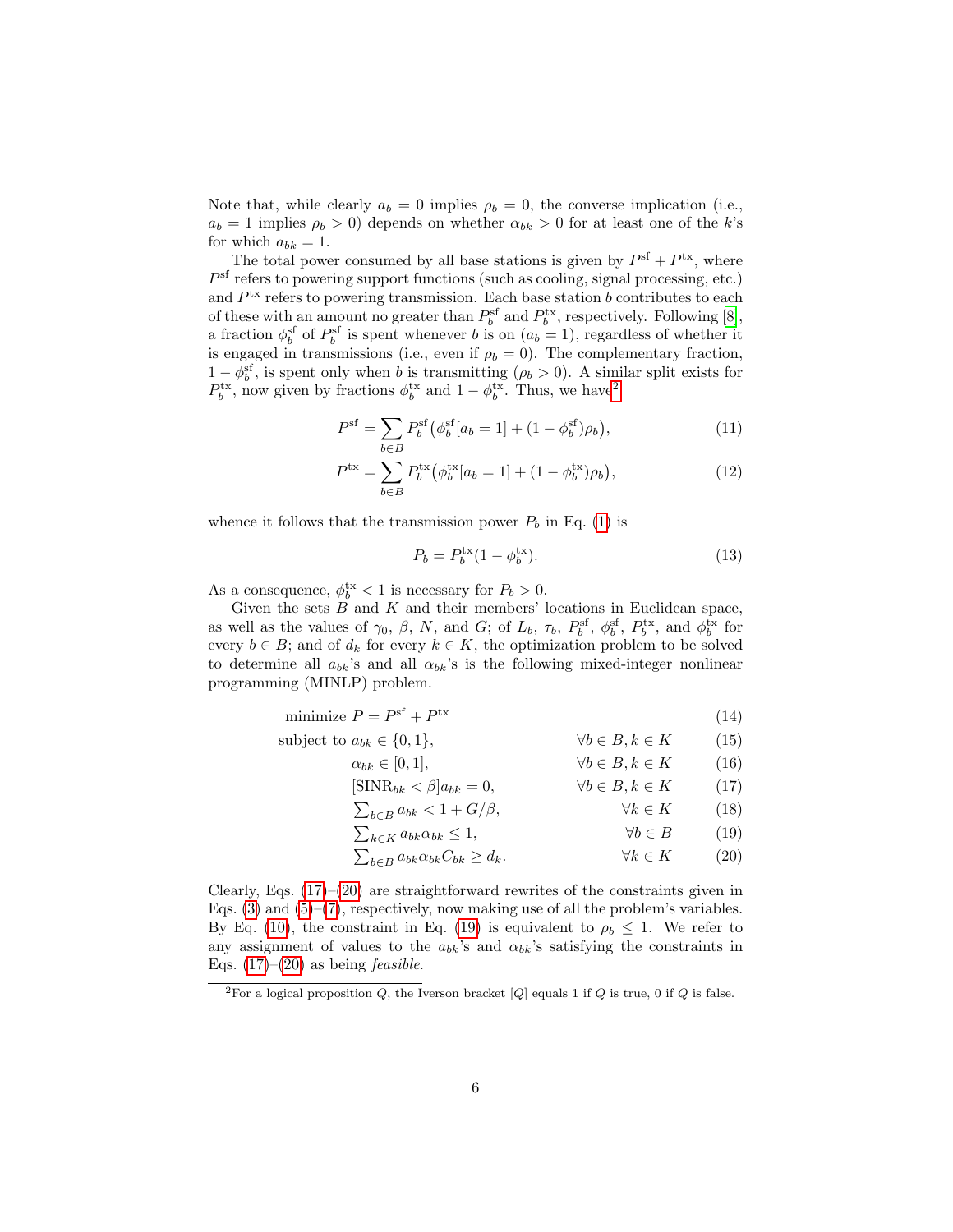

<span id="page-6-3"></span>Figure 1: Base-station and receiver placement for  $|B| = 15$ ,  $|K| = 51$ , and  $R = 0.3$  km. The three macrocells are represented by the single filled triangle at the center, the twelve picocells by filled circles, the 51 receivers by empty squares.

#### <span id="page-6-0"></span>5 Experimental setup

We consider a two-dimensional circular region of radius  $R$  in Euclidean space and place all base stations and receivers inside this region. The set  $B$  of base stations has three macrocells and  $|B|-3$  picocells. The macrocells are placed at the circle's center, each capable of transmitting only within an exclusive 120<sup>°</sup>sector. The picocells can transmit in all directions and are placed in the circle in as uniform a manner as possible. This is achieved by mimicking the geometry of the sunflower head,<sup>[3](#page-6-1)</sup> followed by a rotation to ensure all sectors contain the same number of picocells (provided  $|B|$  is a multiple of 3). Receivers are placed in the same manner as picocells.<sup>[4](#page-6-2)</sup> An illustration is given in Figure [1.](#page-6-3)

All our computational results are based on using a genetic algorithm (GA) to solve the MINLP problem. We use brkgaAPI [\[10\]](#page-12-3), an open-source, state-ofthe-art framework for efficient GA implementations, and refer to the resulting

<span id="page-6-1"></span><sup>&</sup>lt;sup>3</sup>For  $n_{\text{loc}}$  the desired number of locations, the polar coordinates  $r_i$  and  $\theta_i$  of the *i*th location, For  $n_{\text{loc}}$  the desired number of locations, the polar coordinates  $r_i$  and  $\theta_i$  of the *i*th location,<br> $1 \le i \le n_{\text{loc}}$ , are  $r_i = \sqrt{i/n_{\text{loc}}}R$  and  $\theta_i = i\delta$ , where  $\delta = (\sqrt{5}-1)^2\pi/2 \approx 137.5^\circ$  is the golden (or Fibonacci) angle [\[9\]](#page-12-4).

<span id="page-6-2"></span><sup>4</sup>Receivers, therefore, are to be thought of more as test points than as users.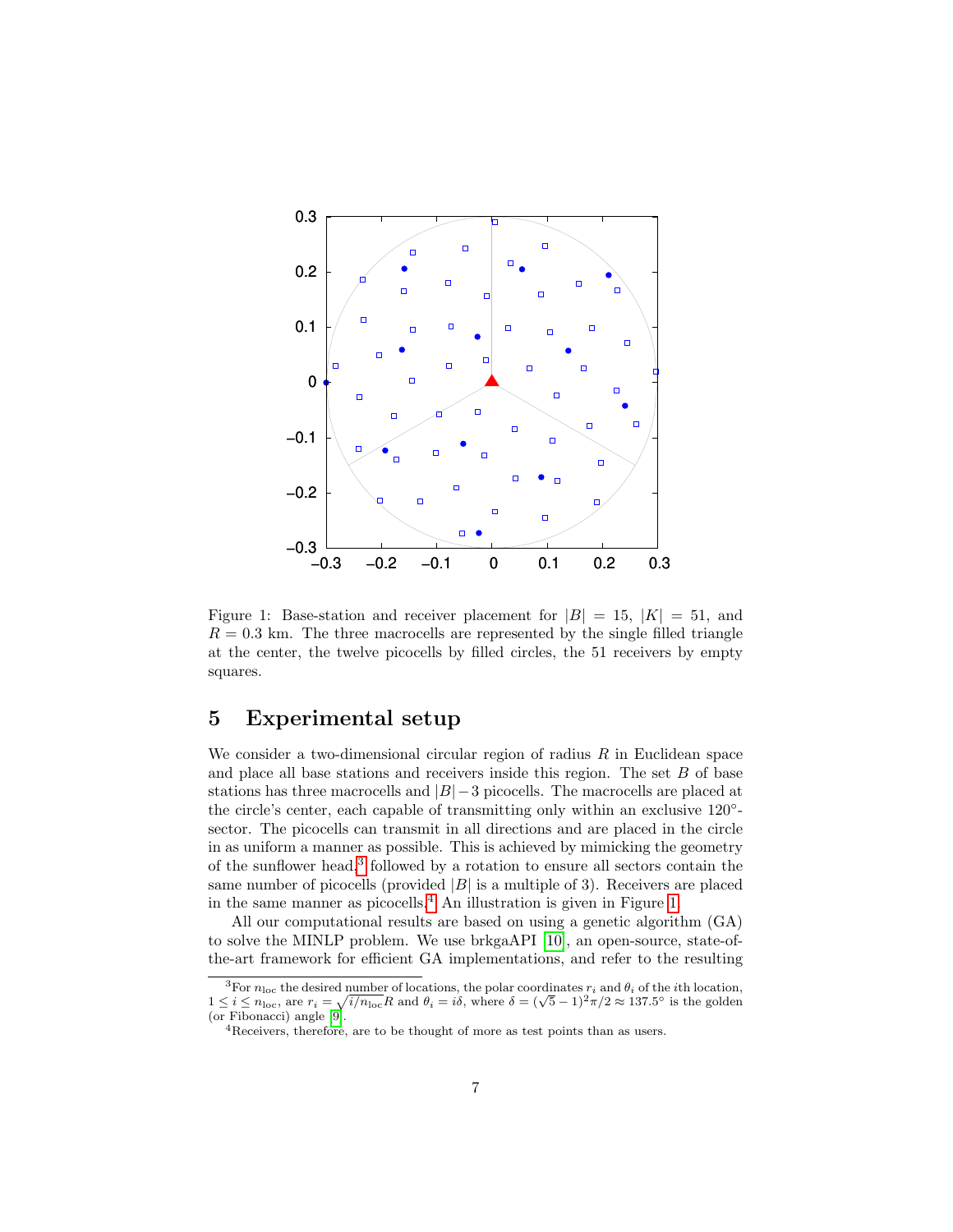GA as HetNetGA. The framework assumes all variables are continuous in the interval  $(0, 1]$ , which is consistent with the problem's  $\alpha_{bk}$ 's (since these can still be arbitrarily close to 0) but not with the  $a_{bk}$ 's (since these must be either 0 or 1). In HetNetGA we circumvent this by substituting a proxy  $a'_{bk} \in (0,1]$ for each  $a_{bk}$  and letting  $a_{bk} = [a'_{bk} > 0.5]$ . Moreover, all constraints must be implemented as penalties added to the objective function. We do this by keeping a count  $v$  of constraint violations and re-expressing Eq. [\(14\)](#page-5-4) as

<span id="page-7-0"></span>
$$
P = Psf + Ptx + vPviol,
$$
\n(21)

where  $P<sup>viol</sup>$  is the penalty to be incurred per violation. We use

<span id="page-7-2"></span>
$$
P^{\text{viol}} = \sum_{b \in B} (P_b^{\text{sf}} + P_b^{\text{tx}}), \tag{22}
$$

that is, the maximum possible value of  $P$  in Eq. [\(14\)](#page-5-4).

As a meta-heuristic, brkgaAPI can sometimes be nudged into better convergence to feasibility and subsequent optimization by tuning its behavior to problem-specific characteristics. We have found one such intervention to be particularly useful when designing HetNetGA. It consists in adding a further type of constraint to the MINLP problem in order to prevent the combined capacity available to receiver k from surpassing  $d_k$  by too wide a margin. For  $\eta \in (0, 1)$ , the further constraint for each  $k \in K$  is

<span id="page-7-1"></span>
$$
\sum_{b \in B} a_{bk} (\alpha_{bk} - \eta) C_{bk} \le d_k,
$$
\n(23)

so the capacity available to  $k$ ,  $\sum_{b \in B} a_{bk} \alpha_{bk} C_{bk}$ , must not exceed  $d_k$  by more than a fraction  $\eta$  of that capacity's maximum possible value, obtained by setting every  $\alpha_{bk}$  to 1. Violating this constraint does not alter the feasibility status of any given assignment of values to the problem's variables but does contribute to the count  $v$  affecting Eq. [\(21\)](#page-7-0).

Tables [1](#page-8-1) and [2](#page-8-2) contain all parameter values used to obtain the results given in Section [6.](#page-8-0) Table [1](#page-8-1) refers to the formulation of the MINLP problem, including the additional constraint in Eq. [\(23\)](#page-7-1). The values for  $L_b$  (for a center frequency of 2 GHz and  $d_{bk}$  in kilometers) and  $\tau_b$  are from [\[11\]](#page-12-5). The values for  $P_b^{\text{sf}}$ ,  $\phi_b^{\text{sf}}$ ,  $P_b^{\text{tx}}$ , and  $\phi_b^{\text{tx}}$  are loosely based on the discussion in [\[8\]](#page-12-2). By Eq. [\(13\)](#page-5-5), we get  $P_b = 39.75$  W if b is a macrocell,  $P_b = 1$  W if b is a picocell. Likewise, by Eq. [\(22\)](#page-7-2) we have  $P<sup>viol</sup> = 1500 + (|B| - 3)33$  W. The values for narrowband N and gain G imply a wideband  $W = 1.28$  GHz.

Table [2](#page-8-2) refers to the inner operation of brkgaAPI and its use by HetNetGA: p is the number of individuals (or chromosomes, in GA parlance) a population has, given in proportion to the number  $n_{\text{var}} = 2|B||K|$  of variables (or alleles);  $p_e$  is the fraction of p to be the elite set;  $p_m$  is the fraction of p to be replaced by mutants;  $\rho_e$  is the probability of inheriting each allele from the elite parent;  $n_{\text{pop}}$ is the number of independent populations; and  $n_{gen}$  is the number of generations allowed to elapse before termination. Each individual is an assignment of values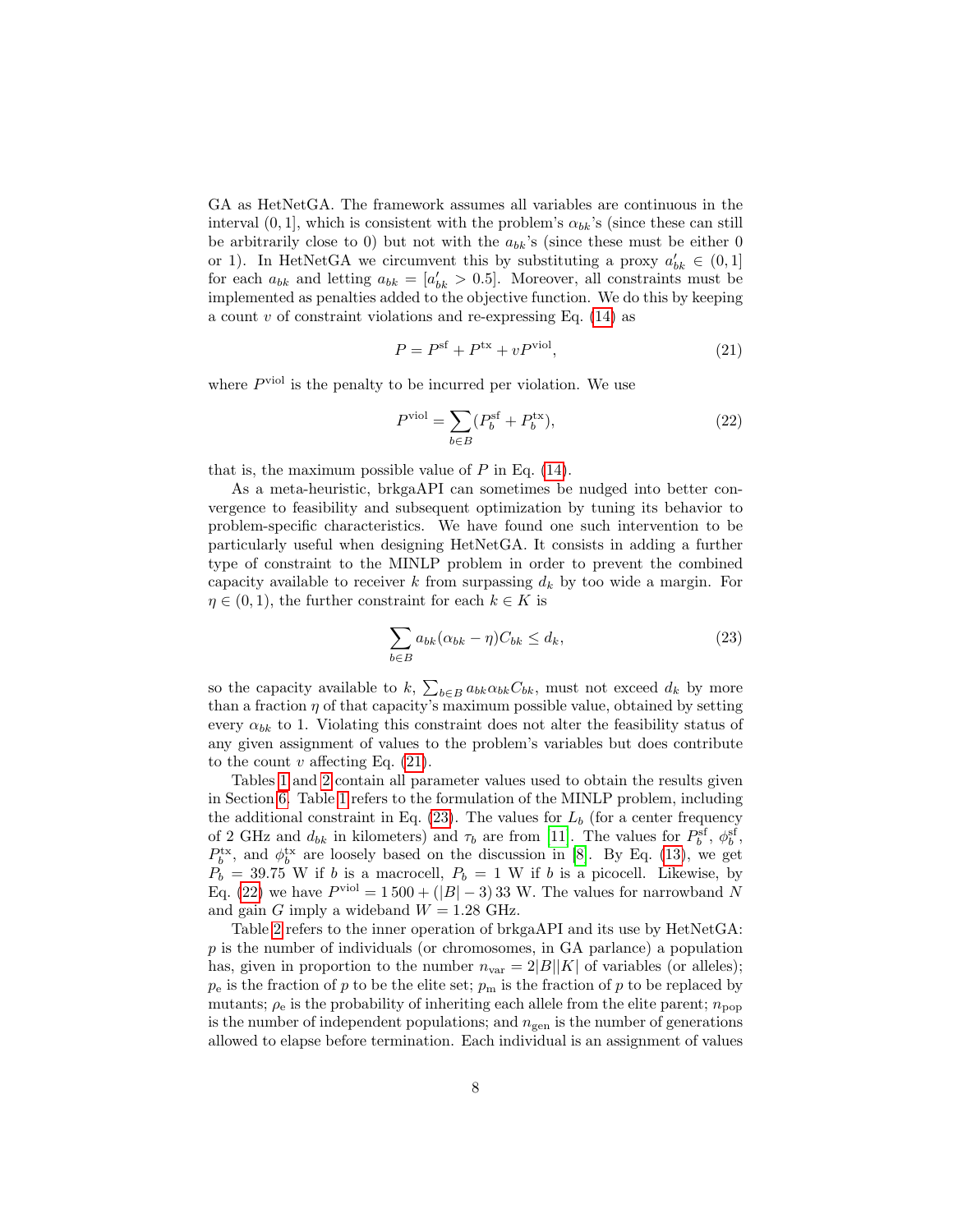<span id="page-8-1"></span>

| Table 1: Parameter values for the MINLP problem |  |
|-------------------------------------------------|--|
|-------------------------------------------------|--|

| Macrocells                   | Picocells                  | Decoding                             |
|------------------------------|----------------------------|--------------------------------------|
| $L_h = 128.1$ dBm            | $L_b = 140.7$ dBm          | $\gamma_0 = 1.174 \times 10^{-20}$ J |
| $\tau_b = 3.76$              | $\tau_b = 3.67$            | $\beta = 5$ dB                       |
| $P_h^{\rm sf} = 235~{\rm W}$ | $P_h^{\text{sf}} = 28$ W   | $N = 10$ MHz                         |
| $\phi_{h}^{\rm sf} = 0.85$   | $\phi_{h}^{\text{sf}}=0.5$ | $G = 128$                            |
| $P_{h}^{tx} = 265$ W         | $P_h^{\text{tx}} = 5$ W    | Eq. $(23)$                           |
| $\phi_b^{\text{tx}} = 0.85$  | $\phi_b^{\text{tx}} = 0.8$ | $\eta = 0.005$                       |

Table 2: Parameter values related to brkgaAPI

<span id="page-8-2"></span>

| $p = 10n_{\text{var}}$ $p_e = 0.2$ | $p_{\rm m} = 0.1$                       |
|------------------------------------|-----------------------------------------|
| $\rho_{\rm e} = 0.4$               | $n_{\rm pop} = 3$ $n_{\rm gen} = 10000$ |

to the problem's variables. Owing to the strictly positive value of  $p_e$ , HetNetGA gives rise to an individual that minimizes  $P$  in Eq. [\(21\)](#page-7-0) globally with as high a probability as one wishes, provided the allotted  $n_{\text{gen}}$  is sufficiently large [\[12\]](#page-12-6). Of course, we have no efficient means of verifying whether this occurs for any given  $n_{\text{gen}}$ , only of checking individuals for feasibility.

#### <span id="page-8-0"></span>6 Results, conclusion, and outlook

All our results refer to the setting depicted in Figure [1.](#page-6-3) Within this setting we investigate five distinct scenarios, each forbidding certain base stations to ever be turned on. This can be enforced for any  $b \in B$  by overriding Table [1](#page-8-1) and setting  $P_b^{\text{tx}} = 0$ , thus leading to  $\text{SINR}_{bk} = 0$  for every  $k \in K$ , and consequently to  $a_{bk} = 0$  (so  $a_b = \rho_b = 0$ ) whenever feasibility holds; cf. Eq. [\(17\)](#page-5-1). We refer to the first scenario as 0m12p (no macrocells can ever be turned on, all picocells can), and similarly for the other four scenarios: 1m12p, 2m12p, 3m12p, and 3m0p. In relation to Figure [1,](#page-6-3) the shorthand 1m refers to the upper right sector, 2m to the two upper sectors. Notably, when no picocells are allowed to be turned on (scenario 3m0p), by Eq. [\(2\)](#page-3-5) it follows that  $\text{SINR}_{bk}$  does not depend on the value of G for any macrocell b or any  $k \in K$ .

In what follows, every value we report for  $P$ , the total power consumed, is for feasible individuals and follows Eq.  $(14)$ .<sup>[5](#page-8-3)</sup> Our results are summarized in Figures [2](#page-9-0) and [3,](#page-10-0) where information related to the output of HetNetGA is given for all five scenarios and five values of demand  $d_k$ , the same for every  $k \in K$ . For the reader's benefit, these figures are complemented by Figure [4,](#page-11-5) which relates our results to both the layout in Figure [1](#page-6-3) and the statistics in Figure [2.](#page-9-0)

<span id="page-8-3"></span><sup>&</sup>lt;sup>5</sup>That is, having  $v > 0$  in Eq. [\(21\)](#page-7-0) for such an individual implies violated constraints only of the type given in Eq. [\(23\)](#page-7-1).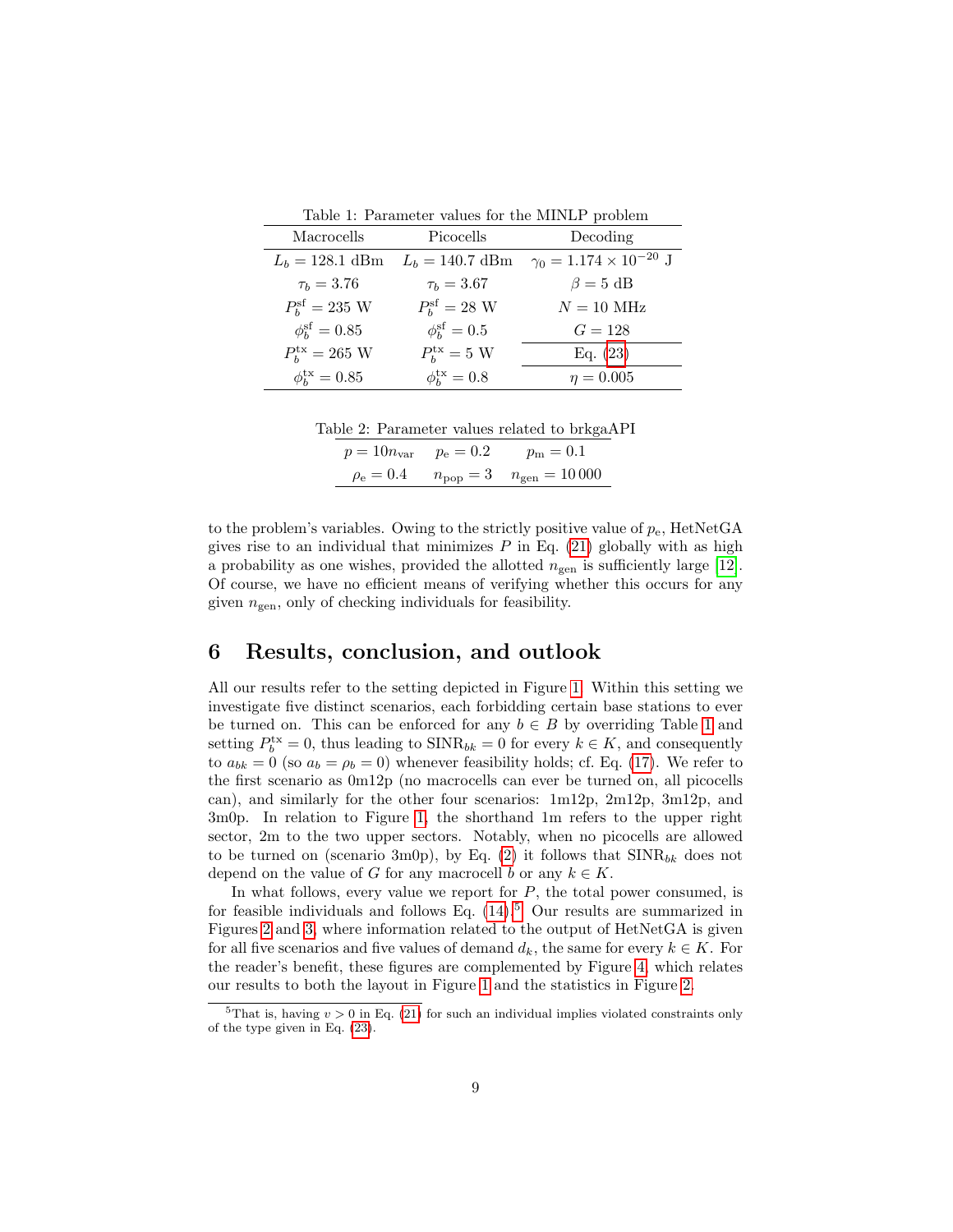

<span id="page-9-0"></span>Figure 2: Best value of  $P$ , as per Eq. [\(14\)](#page-5-4), obtained after  $n_{gen}$  generations for each scenario and each value of  $d_k$ . Averages refer to six independent runs of HetNetGA, with confidence intervals given at the 95% level. Missing values indicate that feasibility was never attained for the corresponding combination of scenario and  $d_k$  value.

As expected, increasing  $d_k$  increases total power consumption as well (Figure [2\)](#page-9-0), and moreover makes feasibility ever harder to attain (Figure [3\)](#page-10-0). Additionally, larger  $\alpha_{bk}$ 's tend to be necessary as base station b and receiver k are placed farther apart from each other (Figure [4\)](#page-11-5). Unexpectedly, though, feasibility seems to become impossible for scenario 3m0p somewhere between  $d_k = 6$  and 9 Mbps, and for the other scenarios involving one or more macrocells (1m12p, 2m12p, and 3m12p) somewhere between  $d_k = 12$  and 15 Mbps (Figure [2\)](#page-9-0). This rules out the use of macrocells for higher bit-rate demands, those for which picocells alone will not do (this holds already for  $d_k = 15.5$ Mbps; data not shown). Perhaps some sweet spot exists at which this happens, but locating it has proven elusive. As far as we have been able to observe, any assistance a macrocell might provide in meeting a certain bit-rate demand is offset by the interference it causes, and then the whole setting becomes energetically disadvantageous.

Naturally, the flip side of this conclusion is that HetNetGA, in spite of its properties of convergence to a global minimum, is after all the one to blame. Some support against this possibility is given in Figure [3,](#page-10-0) which shows how early feasibility is first attained during the  $n_{\text{gen}}$  generations. This happens ever later as  $d_k$  increases, and also with confidence intervals much greater than those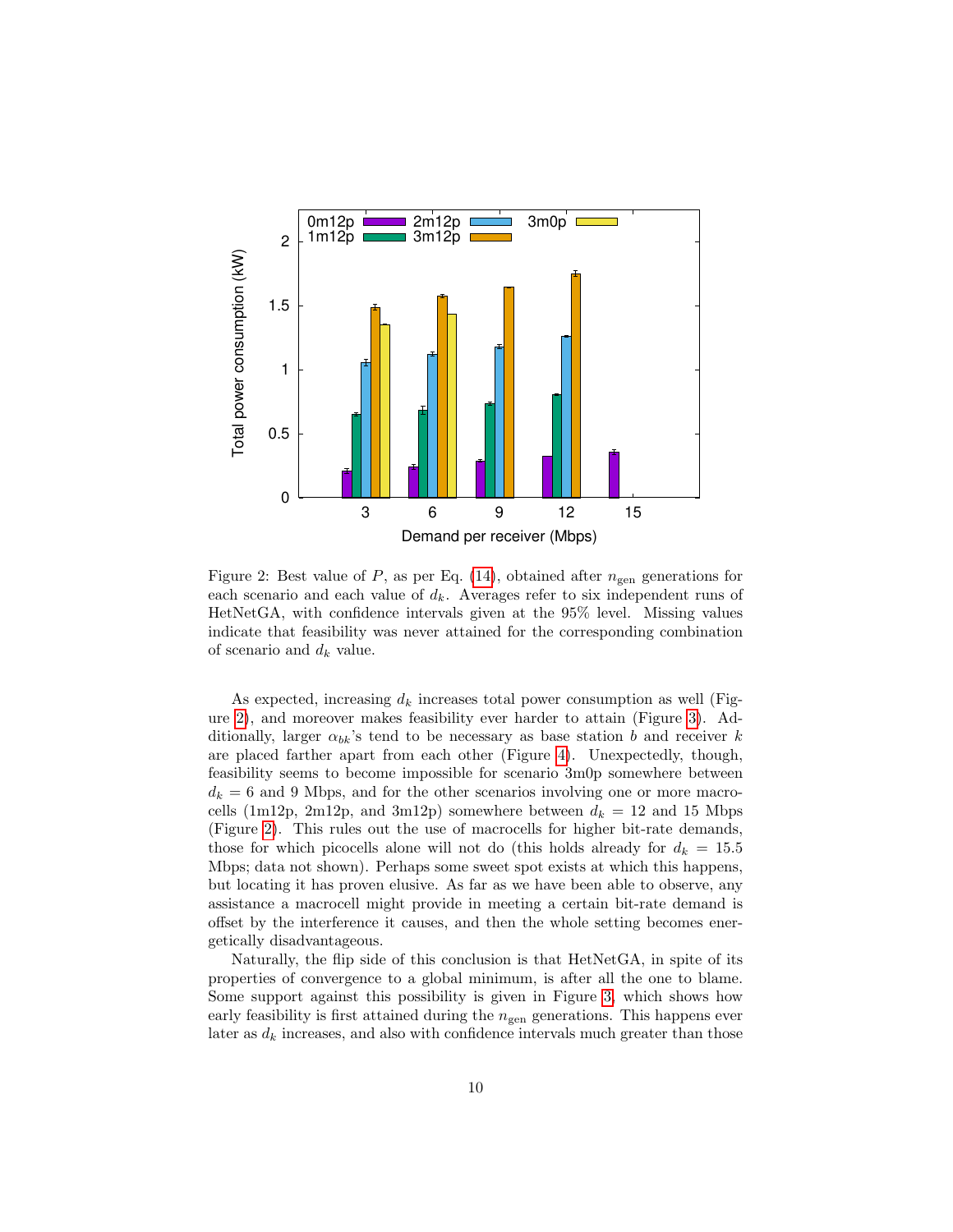

<span id="page-10-0"></span>Figure 3: Generation of first feasibility in the context of Figure [2.](#page-9-0) Averages refer to the same six independent runs of HetNetGA, again with confidence intervals given at the 95% level.

of Figure [2.](#page-9-0) The suggestion here is that, notwithstanding all the variation in the number of generations to hit first feasibility, by the  $n_{\text{gen}}$ <sup>th</sup> generation the solutions HetNetGA outputs are approximately equivalent to one another. This hardly rules out the abovementioned sweet spot, but does make it hard enough to find to cast doubt on the practicality of looking for it.

Thus, insofar as the model outlined in Section [3](#page-3-0) can be said to describe the system under study faithfully, a role is yet to be found for macrocells. Further research should concentrate on variations of this model, and also of its characteristics as summarized in Table [1,](#page-8-1) aiming to better delimit what can be expected of macrocells. HetNetGA, which inherently preserves the mathematical description of the associated MINLP problem, is expected to remain a useful tool.

#### Acknowledgments

This work was supported in part by Conselho Nacional de Desenvolvimento Científico e Tecnológico (CNPq), Coordenação de Aperfeiçoamento de Pessoal de Nível Superior (CAPES), and a BBP grant from Fundação Carlos Chagas Filho de Amparo `a Pesquisa do Estado do Rio de Janeiro (FAPERJ).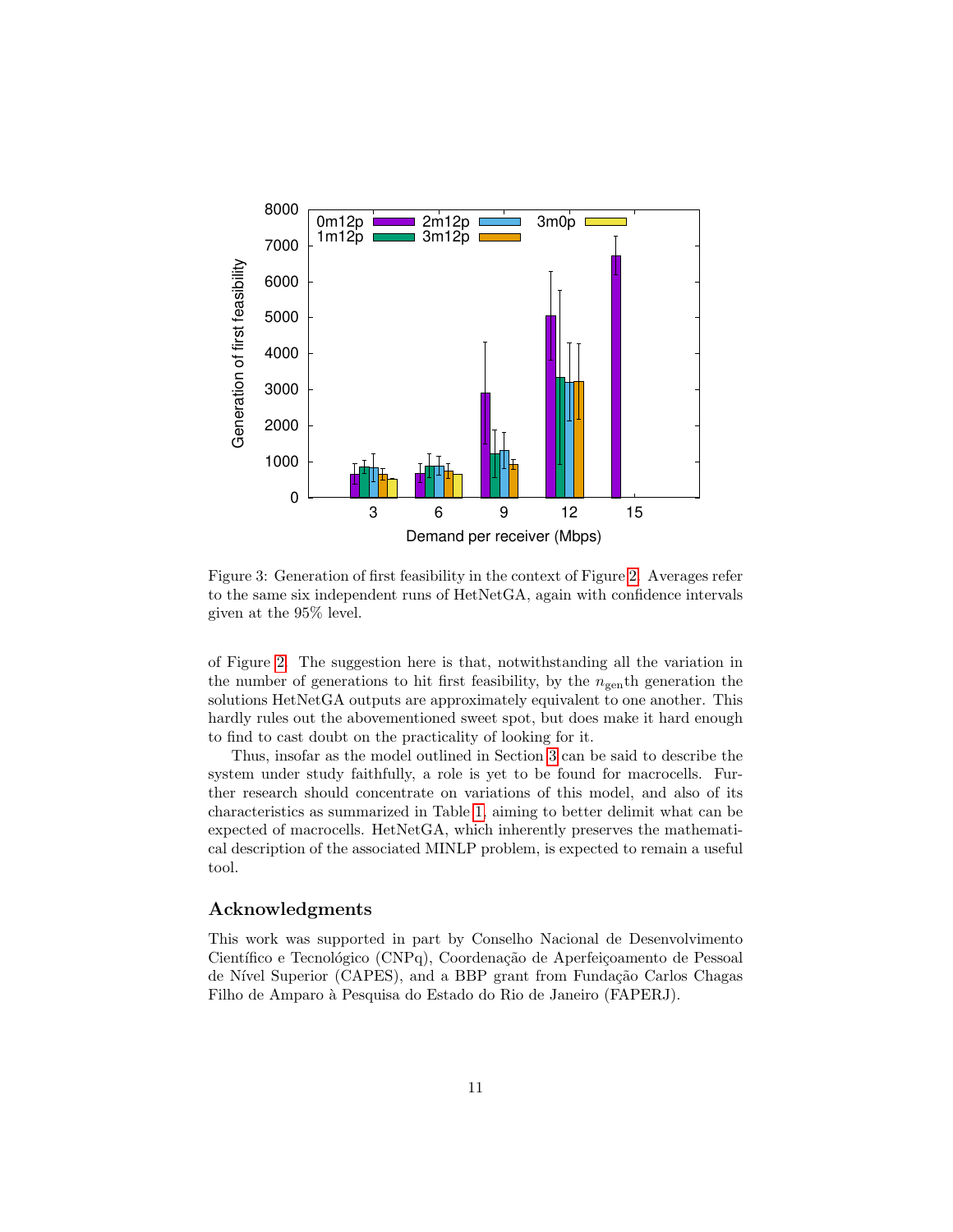

<span id="page-11-5"></span>Figure 4: One of the solutions contributing to Figure [2](#page-9-0) ( $d_k = 12$  Mbps, scenario 0m12p). Lines interconnecting receivers and picocells represent associations. Line thickness grows linearly with the corresponding  $\alpha_{bk}$ 's.

## References

- <span id="page-11-0"></span>[1] Q. Kuang and W. Utschick. Energy management in heterogeneous networks with cell activation, user association, and interference coordination. IEEE Trans. Wireless Commun., 15:3868–3879, 2016.
- <span id="page-11-4"></span>[2] B. Zhuang, D. Guo, and M. L. Honig. Energy-efficient cell activation, user association, and spectrum allocation in heterogeneous networks. IEEE J. Sel. Areas Commun., 34:823–831, 2016.
- <span id="page-11-2"></span>[3] T. Zhou, N. Jiang, Z. Liu, and C. Li. Joint cell activation and selection for green communications in ultra-dense heterogeneous networks. IEEE Access, 6:1894–1904, 2018.
- <span id="page-11-1"></span>[4] J. A. Ayala-Romero, J. J. Alcaraz, and J. Vales-Alonso. Energy saving and interference coordination in HetNets using dynamic programming and CEC. IEEE Access, 6:71110–71121, 2018.
- <span id="page-11-3"></span>[5] J. A. Ayala-Romero, J. J. Alcaraz, A. Zanella, and M. Zorzi. Online learning for energy saving and interference coordination in HetNets. IEEE J. Sel. Areas Commun., 37:1374–1388, 2019.